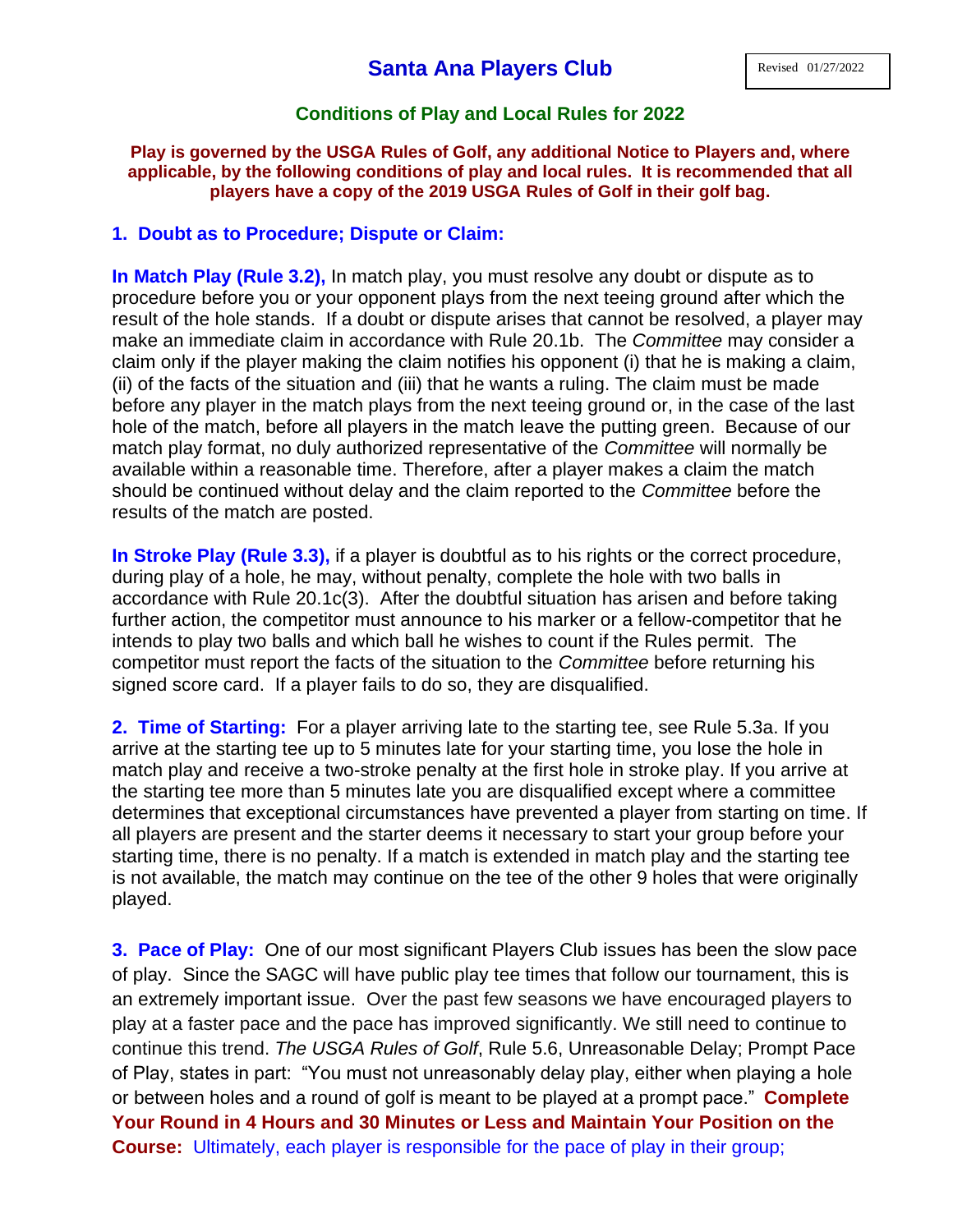therefore, all players (and groups) are expected to complete their round in 4 hours and 30 minutes (15 minutes per hole) or less and maintain their relative starting position on the course.

Past history indicates that groups of four players teeing off at the beginning of the day, regardless of their ability and whether or not walking or riding, are easily able to complete their round in 4 hours or less. The *Committee* has added an extra 30 minutes to compensate for the course becoming more crowded and time spent searching for lost balls and errant shots in water hazards and native areas at SAGC. Therefore, groups playing early should be more likely to complete their rounds in the 4 hour or less range than groups playing later in the day. Since SAGC tee time intervals are at 9 minutes and there is never an entire hole open when they begin their round, players are encouraged to play without delay and maintain the same position or gap that was established on the first hole between their group and the group in front of them.

Regardless of whether or not they are completing each hole in 15 minutes or less, if at any time during the round a group has completed play of a hole and approaches the teeing ground of the next hole, and the hole is open, the group will be deemed to be out of position (behind) and will be put "On Watch" (see definition below) by the course marshal who will ask them to improve their pace of play and get back in position relative to the remainder of the field.

Being put "On Watch" means that the group will have two holes (maximum of 30 minutes) to get back into position. The marshal will notify the group that they are "On Watch" (they will also be on the clock) and provided the marshal is going "against the grain," he will be able to tell them how much of a gap is needed to make up. If the group is playing at a pace to complete their round in under 4 hours (less than 13 minutes per hole), they will not be put "On Watch," but will receive a friendly suggestion to "try and close the gap."

Marshals will report pace of play status and facts to the *Committee* for appropriate action. If an "On Watch" group does not improve their pace of play in accordance with the above policy, the entire group may be incur a one stroke penalty in accordance with Rule 5.6. Subsequent violations may result in an additional two stoke penalty or disqualification.

Note that even though a group may not have been officially warned or put "On Watch," players with finish times in excess of 5 hours may incur a two stroke penalty unless there are mitigating circumstances.

**4. Annotating and Returning Scorecards:** Each player should annotate their actual starting time on their scorecard when they tee off. If no time is annotated, the time printed on the card will be assumed to be the start time. The finish time should also be annotated on the official scorecard at the completion of the round. If no finish time is annotated, the actual turn-in time minus 5 minutes will be used as the finish time.

Scorecards should be returned to the *Committee* (at the scoring table) or to the Pro Shop as soon as possible after a round is completed, but not later than 15 minutes after the round is completed. If at least one person from each group does not return a signed scorecard within 15 minutes of completion of play of the last hole, the entire group may be subject to a two-stroke penalty.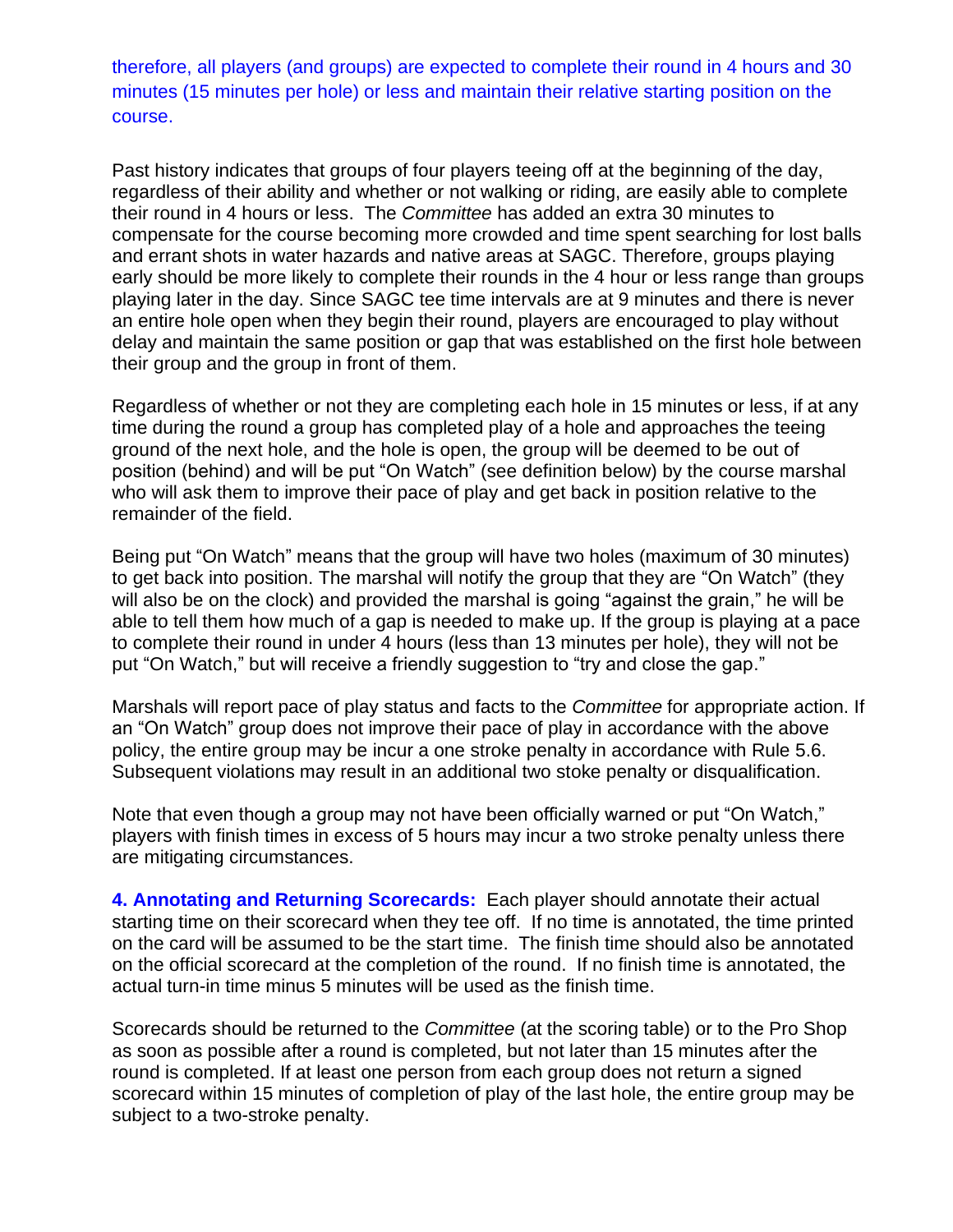**Helpful Hints:** Here are some hints to help you improve and maintain your pace of play:

- **Play Ready Golf** In all stroke play events, the committee endorses playing "Ready Golf" in a safe and responsible way. **There is no penalty for disregarding "honors."**
- **Continuous putting** is encouraged.
- **Practice Putting is Prohibited** In stroke play, practicing or putting on the hole last played during a competition round is PROHIBITED. (see 15 below)
- **Search for a lost ball for a maximum of three minutes. Search less (1- 2 min)** if you have been warned, put "On Watch" or are falling behind the group in front of you.
- Calculate yardage and club selection early and read putts or complete any other "pre- shot routine" while others are playing their shot.
- When riding in a cart, always drop partner off at their ball and proceed to your ball in order to play your shot as soon as possible after they play theirs. Always take the club you intend to use, and two extra clubs (example: 6 iron, and 5, 7 irons), to avoid having to return to the cart.
- When leaving your cart/bag to search for a ball in the native areas, always take clubs (same as above, with the addition of a wedge for "chipping out") to avoid having to return to the cart.
- Always leave equipment (carts, bags, extra clubs, etc.) beside and/or behind the green and towards the next tee.
- Always write down scores at the next tee while other players tee off (not the previous green).
- If you anticipate the need to use the men's room on the course, or visit the restaurant in between nines, as you approach the green, inform playing partners that you would like to go ahead and putt out in order to do so (even if you are not the furthest from the hole). Afterwards, immediately proceed to the next hole to tee off, or to be ready if your group has not yet completed the previous hole. This option is not available on the last hole of an event or for any other circumstances where it is clear that the player may gain a competitive advantage from this action, and that it is the main reason for doing so.
- When exercising the options listed above, take care of business, gather food and drinks as quickly as possible and proceed to the next tee. Do not stop to eat at the clubhouse.

**5. BALL LOST or OUT OF BOUNDS (Rule 18.2):** When a player's ball has not been found (lost) or is *known or virtually certain* to be *out of bounds*, the player may proceed as follows rather than proceeding under *stroke and distance*.

For **two penalty strokes**, the player may take relief by dropping the original ball or a substituted ball in this relief area (see rule 14.3):

*Two Estimated Reference Points*:

**a. Ball Reference Point**: The point where the original ball:

Is estimated to have come to rest on the *course*, or

Last crossed the edge of the *course* boundary to go *out of bounds*.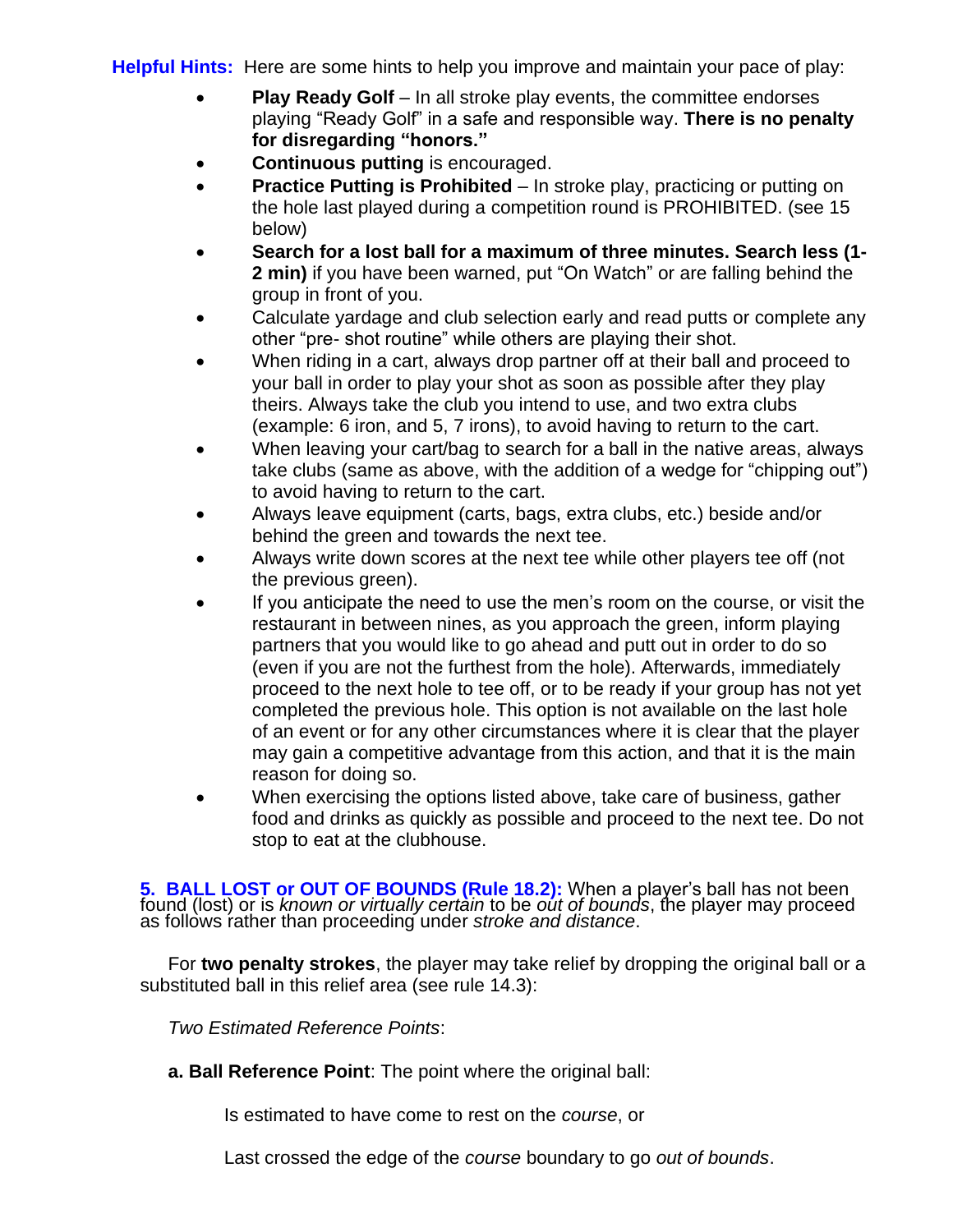**b. Fairway Reference Point**: The point of fairway of the *hole* being played that is nearest to the ball reference point, **but** is not nearer the *hole* than the ball reference point.

For purposes of this Local Rule, "fairway" means any area of grass in the *general area* that is cut to fairway height or less.

*Size of Relief Area Based on Reference Points*: Anywhere between:

A line from the *hole* through the ball reference point (or within two *club-lengths* to the outside of that line), and

A line from the *hole* through the fairway reference point (or within two *club-lengths* to the outside of that line).

**But** with these limits:

*Limits on Location of Relief Area*:

Must be in the *general area*, and

Must not be nearer the *hole* than the ball reference point.

**But**, the player may not use this option when:

The ball is *known or virtually certain* to have come to rest in a *penalty area*, or

The player has played another ball provisionally under penalty of *stroke and distance* (see Rule 18.3).

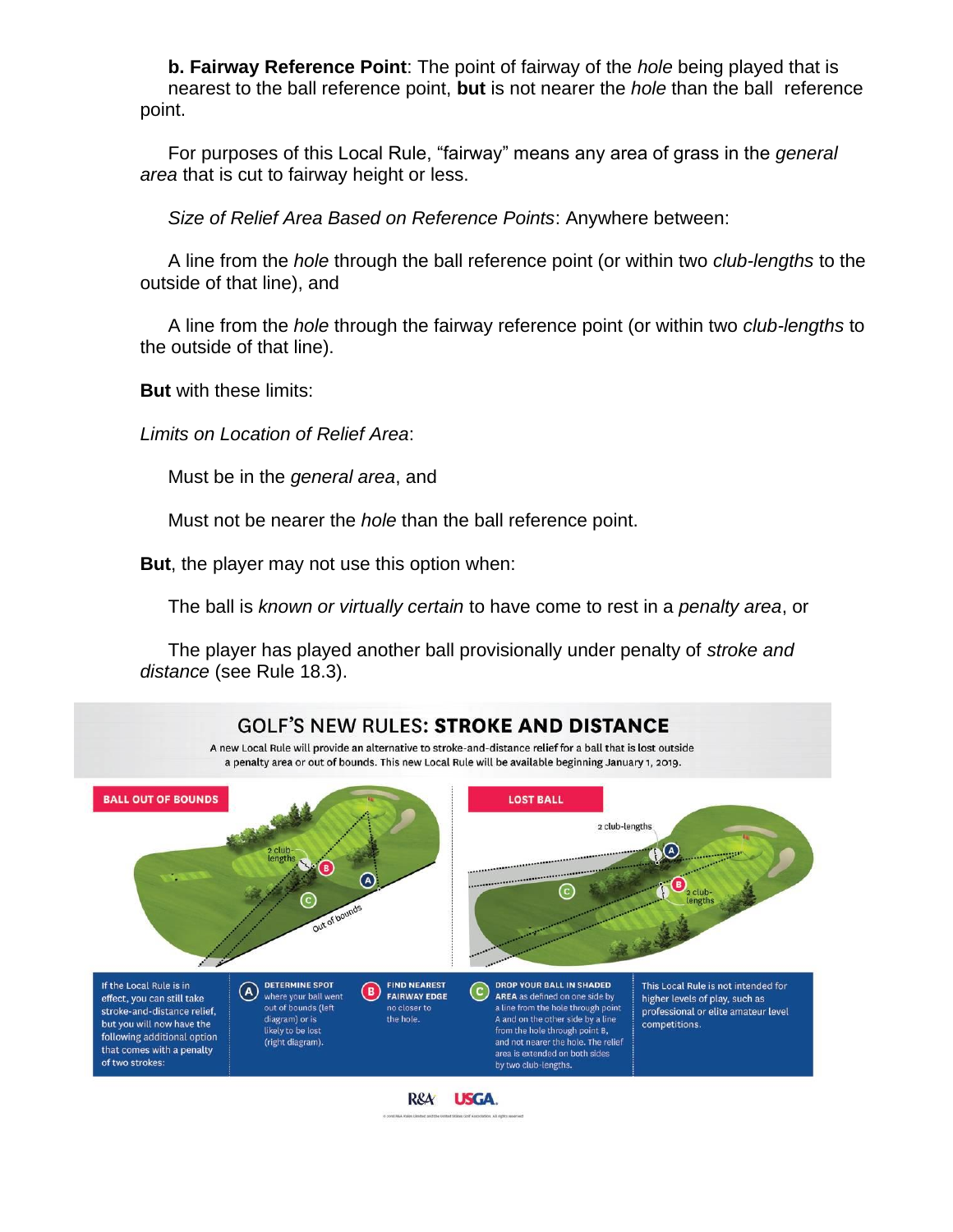**6. Cellular Telephones and Pagers:** In the spirit of Rule 1.2 of the USGA Rules of Golf, except for summoning emergency help (e.g. heart attack, heat stroke, fire, notifying the Pro Shop of a dead cart or for slow play where there is greater than one hole open in front of the slow play group) on the course, cellular telephone use is strongly discouraged during a stipulated tournament round. Exceptions are areas such as in or within 50 feet of the clubhouse complex, inside on-course rest rooms or in the course parking lot and only when you are not interfering with or delaying play (see interfering with or delaying play (see rule 5.6.) Pagers should also be silenced or put on vibrate.

If your cellular telephone or pager use interferes with or delays play, the first offense is a one-stroke penalty, the second offense will be a two-stroke penalty, and any subsequent offenses will result in event disqualification.

**7. Abnormal Course Conditions: Blacktop cart paths** are Immovable Obstructions; all other paths are considered Integral Parts of the Course where relief without penalty is not permitted, but Loose Impediments may be removed. (Rule 16.1)

All large **rocky drainage areas** (eg. around Cheena 7 teeing ground and left of Tamaya 6 teeing ground, etc.) may be played as an Immovable Obstruction. Drop without penalty, one club length from nearest relief no closer to the hole. If the ball is lost in the Immovable Obstruction and it is known or virtually certain that the ball entered the Immovable Obstruction you may substitute another ball and take relief without penalty.

**Stakes, ropes and fishing line in Penalty Areas** have been designated immovable obstructions. Play the ball as it lies or proceed in accordance with the Rule 17-1, Penalty Areas. Penalty for removing, cutting or untying these stakes, ropes or fishing lines is two strokes whether they are replaced or repaired or not.

**Bunkers** - Players are encouraged to rake all bunkers. If you find your ball in a footprint or other disturbed or unraked bunker area you may, without penalty, lift your ball and place it in the bunker within one club length of its original position, no nearer the hole. You may not lift the ball, smooth the bunker, and then replace it. Please rake the bunker after you play.

**8. Ground Under Repair (GUR):** Areas defined by white lines. (Rule 16.1)

a. French drains (filled with stones or gravel) are GUR.

b. Ropes and stakes (Movable Obstructions) on the golf course outside of a hazard are for cart control only.

- c. When the course is not marked for GUR, the following principles will be followed for relief:
	- i. Decisions should be made by all players in the group.
	- ii. The area in question should be clearly "Under Repair" or,
	- iii. The area should be such that fair play is not possible and only "grossly" unfair lies due to poor maintenance would be obtained.
	- iv. In stroke play, the player may also invoke Rule 3-3 and consult the Committee following play.

Note: If the area in question is a normal condition on the course, it should NOT be considered GUR ( i.e. Bare ground or patchy turf is not Ground Under Repair at Santa Ana GC as that is a normal condition on many parts of the course).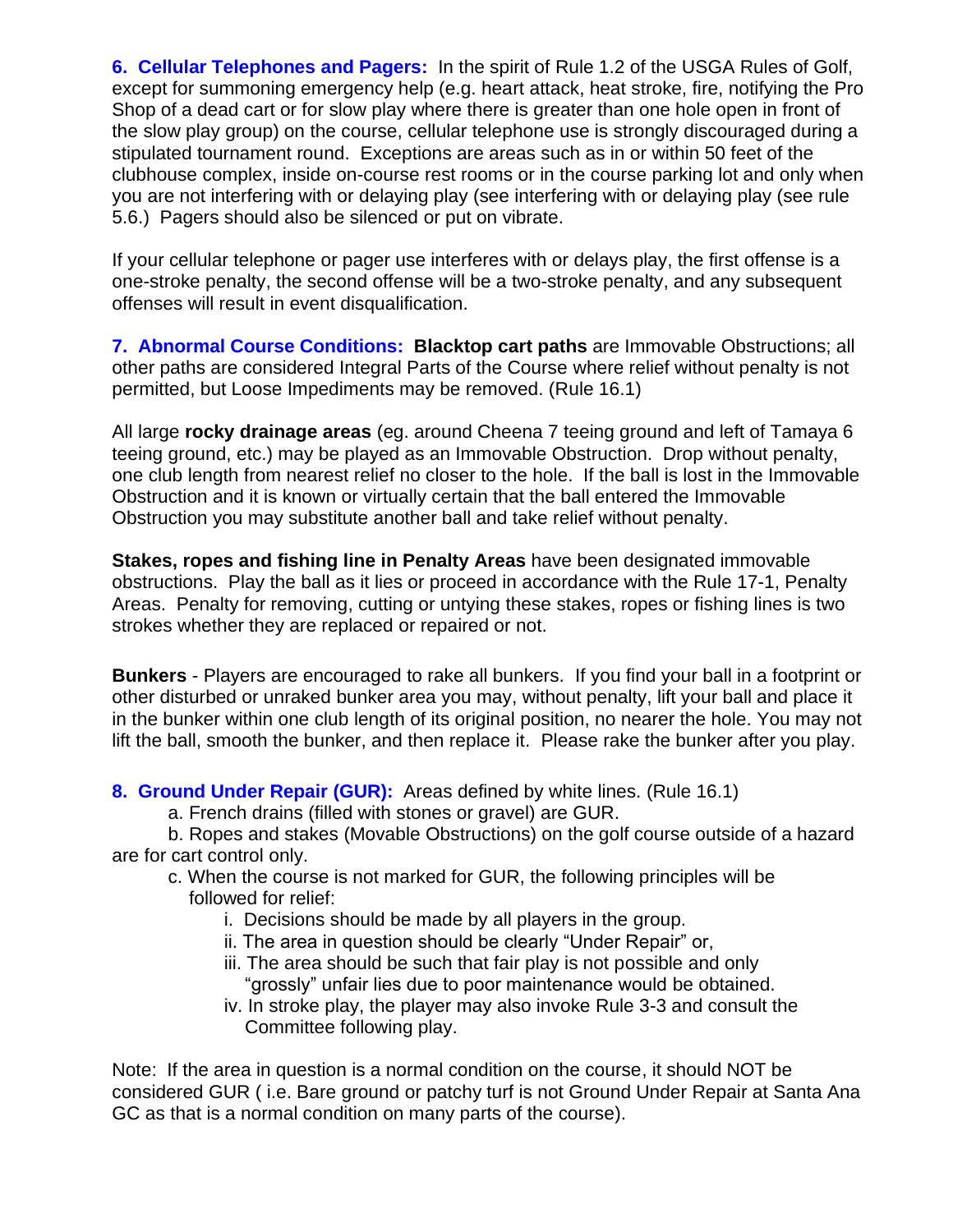**9. Penalty Areas**: The ponds fronting Tamaya holes 6 and 9, Cheena holes 5, 6, and 9, and Star holes 5, 8, and 9, are Penalty Areas (identified by red stakes and/or red lines). (Rule 17.1). Drop zones may be provided during some tournaments as an additional relief option. (Model Rule B5)

**10. Out of Bounds:** Identified by boundary fencing and white stakes are defined by inside points at ground level. (Rule 18)

a. Note: On holes with old wooden rail boundary fences, as well as white stakes, white stakes identify the Out of Bounds.

b. Note: Wire boundary fences that are built for the protection of property or during construction are considered part of the boundary. Relief without penalty is not permitted.

c. Note: The Out of Bounds stakes to the right of Cheena hole 9 fairway are for Cheena hole 6 only.

d. Note: The solar panel complex including fencing left of the Star 5 teeing ground are out of bounds.

**11. The General Area of the Course:** Includes any paths NOT made of blacktop and cables, rods, wires, or wrappings, when closely attached to trees. Liners in bunkers, artificial walls, and pilings located in penalty areas are integral parts of the course and no relief without penalty is permitted unless otherwise provided for in a Notice to Players – (Rule 2)

**12. Restrooms** are located on Tamaya Holes 3 and 7*,* Cheena Hole 3, and Star hole 6*.* They are considered "Immovable Obstructions." Relief may be taken in accordance with Rule 16-1. Note: Relief is for interference only and no "Line of Sight" relief is allowed.

**13. Practice Putting:** During stroke play competitions only, practice on or near the putting green of the hole last played or rolling a ball on the putting green of the hole last played is PROHIBITED. That means no practice putting. Penalty for breach is 2 strokes.

**14. Returning a Scorecard in Competition**: For the purposes of any competition, a scorecard is considered turned-in after any doubtful points have been settled by the *Committee* and it is then presented to the designated member of the *Committee* at the scorer's table, collection box or front desk. The competition is final when all scores have been posted on the official scoreboard unless an error occurs in posting the final results.

**15. Ties:** Ties for gross and net prizes will be broken using a scorecard playoff starting on a hole designated by the committee and then going backward. If the completion has a shotgun start or play commences on holes 1 and 10, the designated playoff hole will be the same for all players or teams. Ties for the blue gross Club Championship will be broken by a sudden death playoff starting on whichever course and hole the committee designates.

**16. Conditions for Tournament Play at Santa Ana Golf Club:** In accordance with Players Club policies, the *Committee* reserves the right to reduce any player's handicap before, during, or after any tournament participated in at Santa Ana Golf Club or Twin Warriors Golf Club.

**17. Player Conduct:** When available, the SAGC marshals will be helping the *Committee* monitor the pace of play during our tournaments. Marshals have been instructed to be professional, courteous and friendly when approaching groups. Any bad conduct by a player (e.g. rude comments, verbally abusive behavior) anywhere on the course or towards